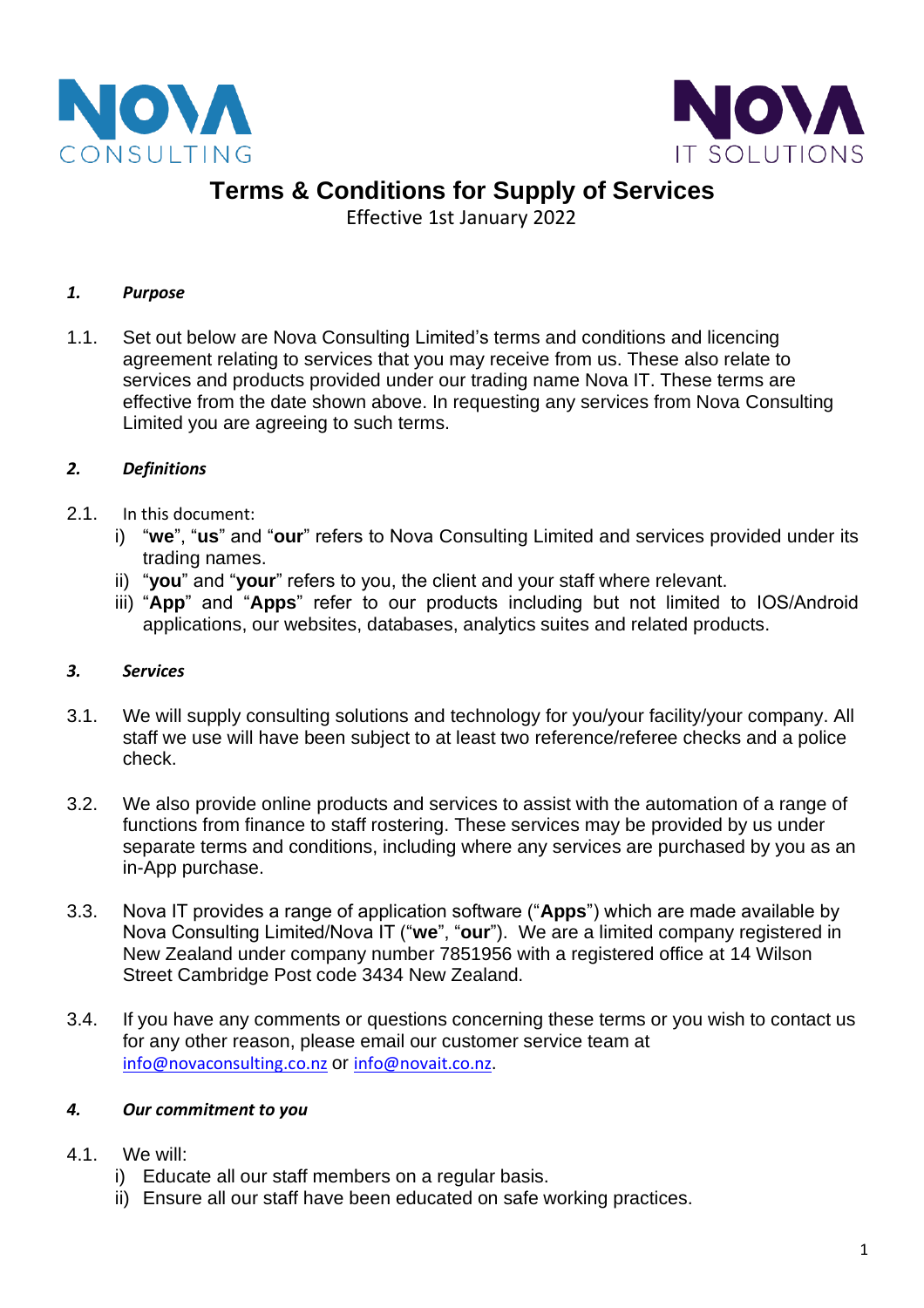- iii) Ensure all our staff are adequately trained for the work required and hold the necessary qualifications and certifications.
- iv) Endeavour to provide you with adequate notice if we are unable to supply a suitable staff member to enable you to search elsewhere.
- v) Ensure our services are kept as up to date as practicable.

#### *5. Your commitment to us*

- 5.1. In return for us providing services to you, you agree to:
	- i) Pay for the services we provide to you by the due date.
	- ii) Ensure you provide all our staff with a safe working environment. We reserve the right for our staff to refuse to work in an environment either we or our staff consider unsafe.
	- iii) Provide all our staff with sufficient information to enable them to perform their designated tasks to a satisfactory standard.
	- iv) Provide us with an adequate timeframe to search for a suitable staff member.
	- v) Respond in a timely manner your intent to accept and place staff provided to you.
	- vi) Ensure all information provided to us is complete and accurate and promptly advise us of any changes to this information.
	- vii) Ensure we have the information we need to implement any service or App you wish to use from us.
- 5.2. If receiving staff from us, you will be required to certify that the time records supplied by our staff are correct.
- 5.3. You will be responsible for the supervision of our staff working at your facility and you will provide us with any feedback requested as to the performance of our staff in a timely manner.
- 5.4. If we allocate you a password or a security code to use in connection with the services or to access your account information, then you will be solely responsible for maintaining security around that password or security code.

#### *6. Licence Agreements*

- 6.1. Any use of our Apps (defined below) is subject to the terms of this licence agreement ("Agreement"). Please read the full Agreement carefully.
- 6.2. For the purpose of this Agreement, Apps may include services which are provided by us which you may access, register or pay for via an App – these services maybe subject to separate terms and conditions. If you are unsure of which terms and conditions apply, please contact us immediately so we can clarify.
- 6.3. By downloading or installing our Apps or clicking the "accept" button below (as applicable), you confirm that:
	- i) you are aged 18 years old or over;
	- ii) your use of the App is in your capacity as an employee, agent or independent contractor of an organisation or as an individual trader and in each case for your internal business purposes only; and
	- iii) you accept and agree to be legally bound by all terms and conditions of this Agreement. If these terms are not accepted, you must not download, install or use (or continue use of) the App.
	- iv) Your company (where applicable) will be liable for any costs/charges incurred as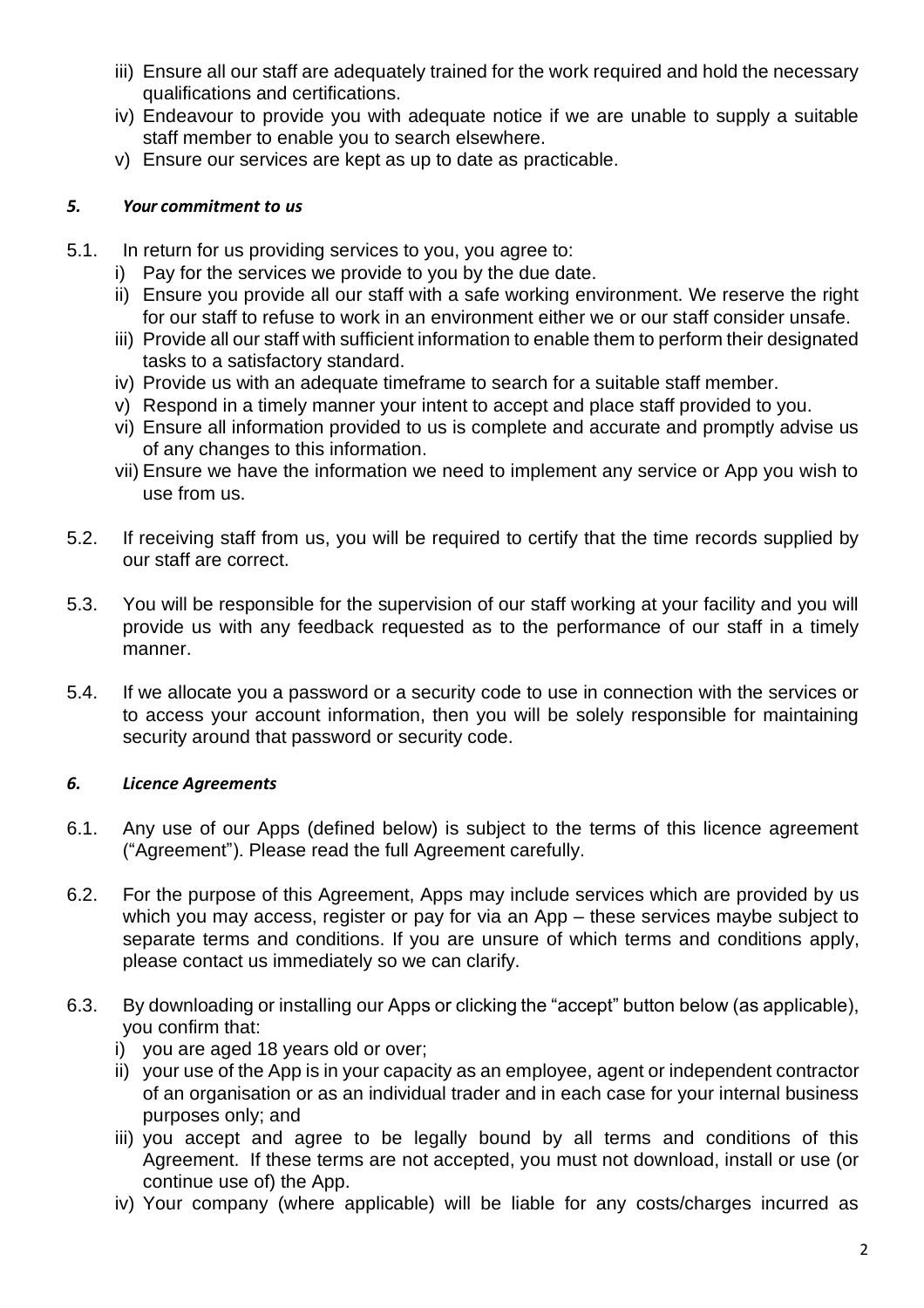outlined in their/your relevant agreement with us.

## *7. Your privacy*

7.1. Under data protection legislation, we are required to provide you with certain information about who we are, how we process your personal data and for what purposes and your rights in relation to your personal data and how to exercise them. This information is provided in our privacy policy and it is important that you read that information.

Please be aware that internet transmissions are never completely private or secure and that any message or information you send using our Apps may be read or intercepted by others, even if there is a special notice that a particular transmission is encrypted.

## *8. Licence*

- 8.1. We grant you a limited, non-exclusive and non-transferable licence to access and use our Apps and any updates or supplements to it as permitted in these terms ("**Licence**").
- 8.2. Licences, Licencing Fees will be reviewed annually by Nova Consulting generally this will be at the beginning of each of Nova Consulting's financial years. If Nova Consulting makes changes to any of these areas/documents, we will inform you at least one month before these changes are to take effect.

#### *9. Licence restrictions*

9.1. You agree that the Licence is personal to you. You may not rent, lease, sub-license, loan, provide, or otherwise make available, our Apps in any form, in whole or in part to any person without prior written consent from us. If you sell any device on which the App is installed, you must remove the App from it.

You agree you will:

- i) not copy our Apps, except as part of the normal use of the App in question or where it is necessary for the purpose of back-up or operational security;
- ii) not translate, merge, adapt, vary, alter or modify, the whole or any part of our Apps, nor permit our Apps or any part of them to be combined with, or become incorporated in, any other programs, except as necessary to use the App in question on devices as permitted in these terms;
- iii) only decompile, reverse engineer, or disassemble the source code of the software either in whole or in part, as expressly permitted under the Licence or under Sections 50(A), (B) and (BA) of the Copyright, Designs and Patents Act 1988 (as amended or updated from time to time) or other applicable law;
- iv) comply with all applicable technology control or export laws and regulations that apply to the technology used or supported by the App.

## *10. Acceptable use restrictions*

- 10.1. You must not:
	- i) use our Apps in any unlawful manner, for any unlawful purpose, or in any manner inconsistent with these terms, or act fraudulently or maliciously, for example, by hacking into or inserting malicious code, such as viruses, or harmful data, into our Apps or any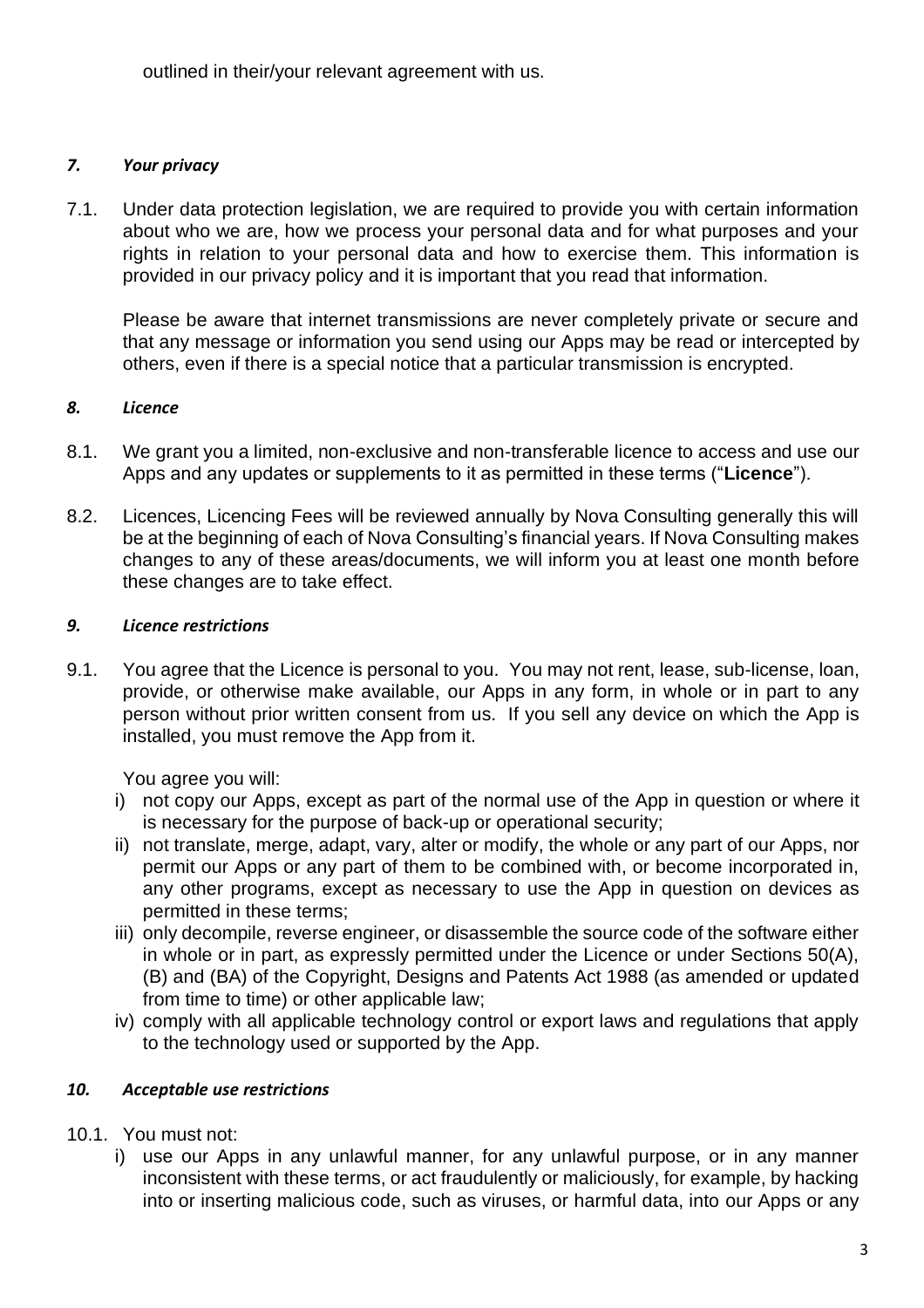operating system;

- ii) infringe our intellectual property rights or those of any third party in relation to your use of our Apps, including by the submission of any material (to the extent that such use is not licensed by these terms);
- iii) transmit any material that is defamatory, offensive or otherwise objectionable in relation to your use of our Apps;
- iv) use the Apps in a way that could damage, disable, overburden, impair or compromise our systems or security or interfere with other users of the Apps or our services; and/or
- v) collect or harvest any information or data from our systems or attempt to decipher any transmissions to or from the servers running any service.

## *11. Intellectual property rights*

11.1. All intellectual property rights in our Apps throughout the world belong to us (or our licensors) and the rights in our Apps are licensed (not sold) to you. You have no intellectual property rights in, or to, our Apps other than the right to use our Apps in accordance with these terms.

#### *12. Your applicable app store terms also apply*

12.1. The ways in which you can use the App may also be controlled by the rules and policies of the relevant app store from which the App was downloaded (such as Apple App Store or Google Play Store). The applicable app store's rules and policies will apply instead of these terms in the event that there are differences between the two.

#### *13. Changes to these terms*

13.1. We may amend these terms from time to time and will display any updated version on our website. You may be required to read and accept the changes to continue to use the App but, in any event, your continued use of the App shall be deemed to constitute acceptance of any revised terms.

#### *14. Updates to our Apps*

- 14.1. From time to time we may automatically update our Apps to improve performance, enhance functionality, reflect changes to the operating system or address security issues. Alternatively, we may ask you to update our Apps for these reasons.
- 14.2. If you choose not to install such updates or if you opt-out of automatic updates you may not be able to continue using the App or services provided through the App.

#### *15. If someone else owns the phone or device, you are using*

15.1. If you download or stream our Apps onto any phone or other device not owned by you, you must have the owner's permission to do so. You will be responsible for complying with these terms, whether or not you own the relevant phone or other devices.

#### *16. We may collect technical data about your device*

16.1. By using our Apps, you agree to us collecting and using technical information about the devices you use our Apps on and related software, hardware and peripherals, in order to provide any relevant services to you.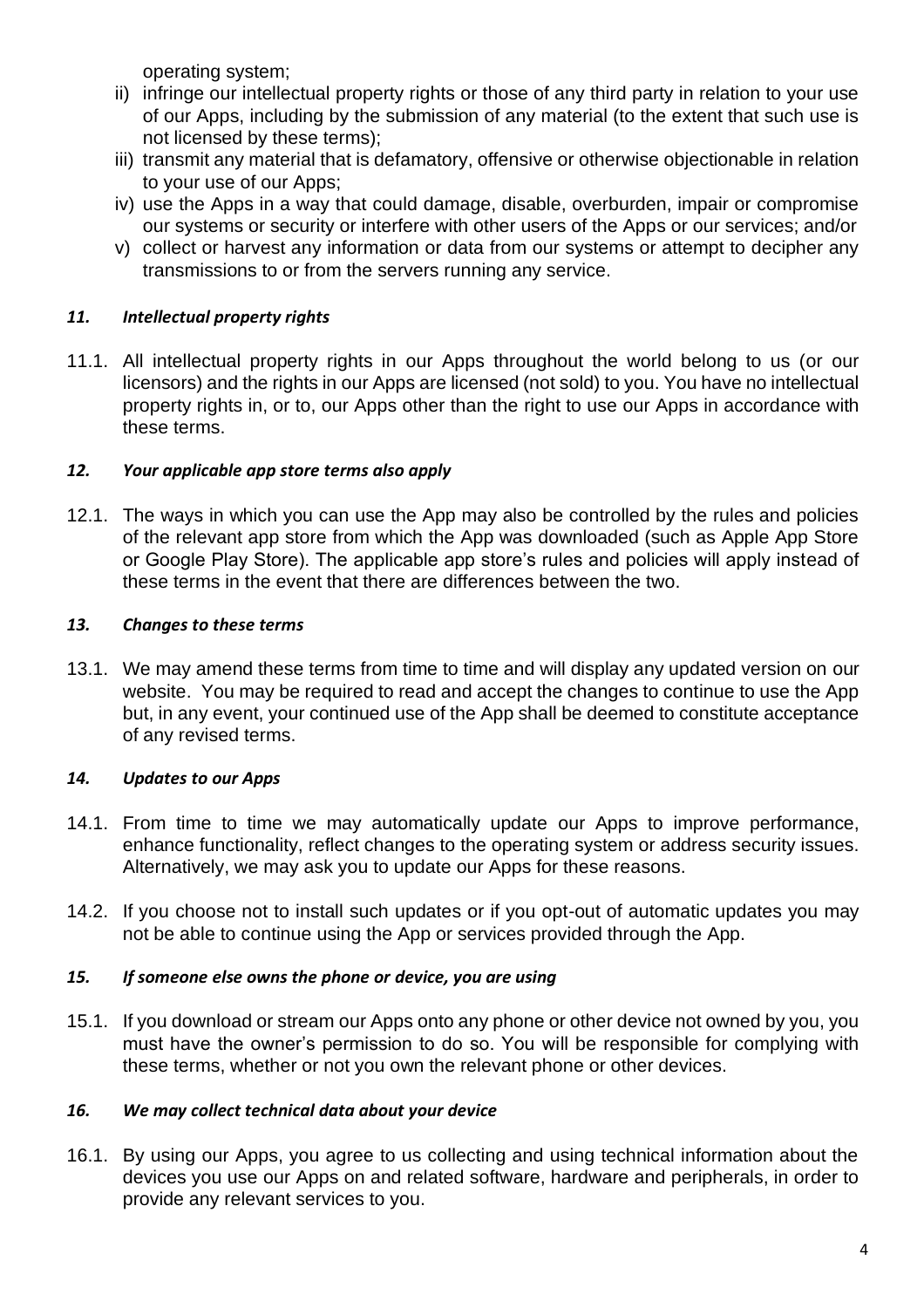## *17. We may collect data provided by you for wider internal use*

17.1. By using our Apps and websites, you agree to us collecting and using information you provide to us. This information will be used to assist in developing machine learning algorithms and other tools to aid us to better serve your needs and those of our other clients. Data we collect and use will adhere to relevant laws. Similarly, finer details around use are available under our data related policies.

## *18. We are not responsible for other websites you link to*

18.1. Our Apps may contain links to other independent websites and/or tools which are not provided by us. Such independent sites/tools are not under our control, and we are not responsible for and have not checked and approved their content or their privacy policies (if any).

You will need to make your own independent judgement about whether to use any such independent sites or tools, including whether to buy any products or services offered by them.

## *19. Limitations and exclusions of liability*

Nothing in this Agreement shall exclude or limit our liability for death or personal injury arising from our negligence, or our fraud or fraudulent misrepresentation, or any other liability that cannot be excluded by New Zealand law.

- 19.1. **No liability to you.** You are downloading our Apps entirely at your own risk. We shall not be liable to you for any loss or damage (direct or indirect) whatsoever arising under or in relation to this Agreement (whether in contract, tort (including negligence), breach of statutory duty, restitution or otherwise) or in connection with your use of our Apps or reliance on any content displayed on our Apps.
- 19.2. **Partners and Clients.** The relevant limitations and exclusions to our liability in respect of the services we provide to our customers (i.e., your employer or business) is set out in our general terms and conditions of service (see *Other applicable terms* above).
- 19.3. **Limitations to our Apps**. Our Apps are provided for information purposes only and does not offer advice on which you should rely. You must obtain professional or specialist advice before taking, or refraining from, any action on the basis of information obtained from our Apps. Although we make reasonable efforts to update the information provided by our Apps, we make no representations, warranties or guarantees, whether express or implied, that such information is accurate, complete or up to date.
- 19.4. **Back-up content and data used with our Apps**. Tough we maintain regular backups. We recommend that you back up any content and data used in connection with our Apps, to protect yourself in case of problems with any of our Apps.

## *20. Term and termination*

The Licence shall commence upon your acceptance of these terms and shall continue in perpetuity unless terminated in accordance with this clause 20.

20.1. We may terminate the Licence immediately and without notice if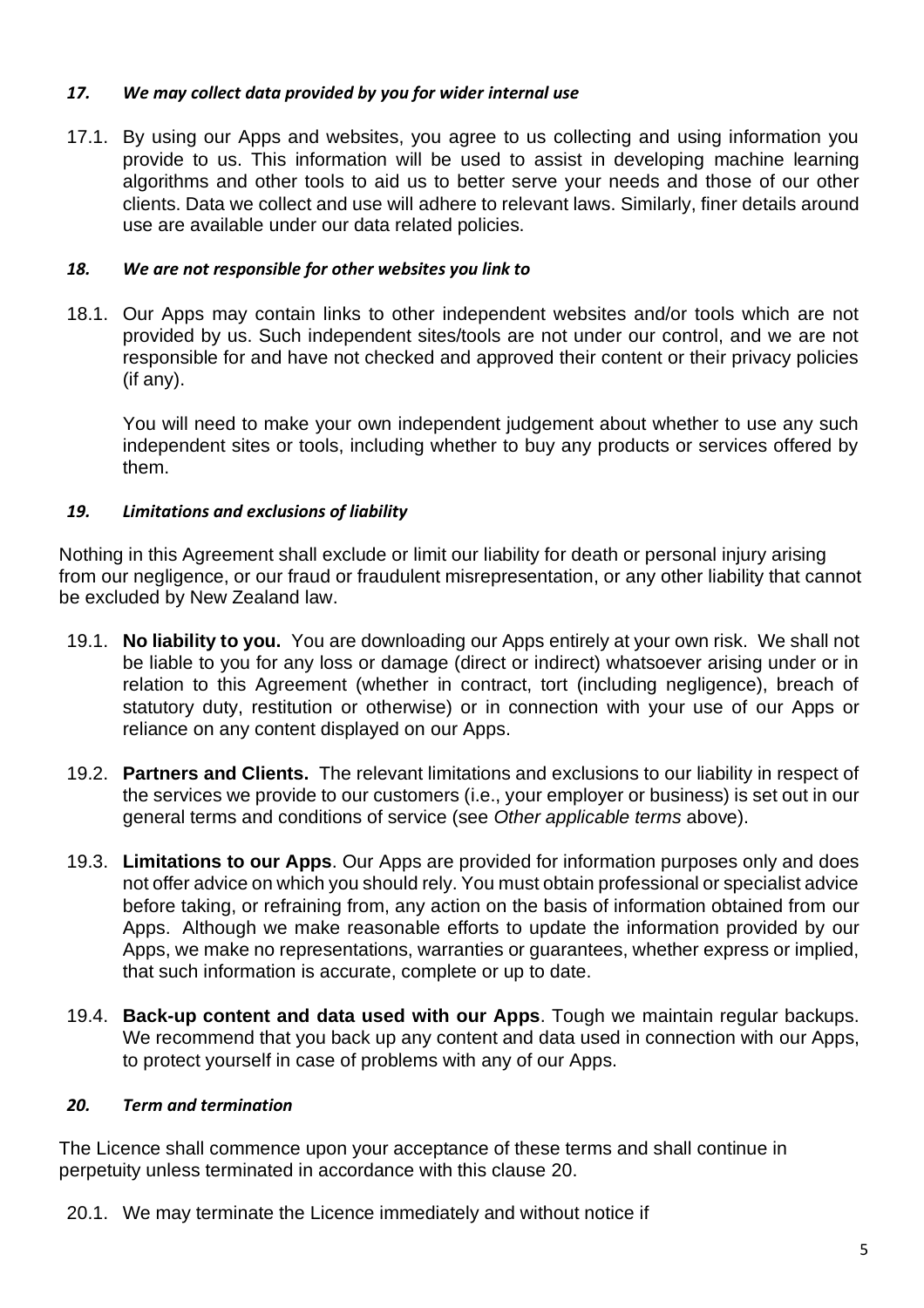- i) we reasonably suspect that you are using our Apps for any purpose which contravenes any applicable law; or
- ii) you materially fail to comply with any provision of this Agreement.
- 20.2. If we terminate your Licence:
	- i) You must stop all activities authorised by these terms, including your use of our Apps;
	- ii) You must delete or remove the App in question from all devices in your possession and immediately destroy all copies of the App which you have and confirm to us that you have done this; and
	- iii) Where it is possible for us to do so, we may remotely access your devices and remove the App from them.

The Licence will terminate automatically if you uninstall and cease use of the App.

Where the Licence is terminated in accordance with this clause 20, then the Agreement shall terminate in its entirety.

## *21. Cost assumptions*

21.1. The fees quoted are an estimate according to specific project requirements, the agreed timescale, agreed services and any assumptions detailed in the proposal or agreement. If the timescale, project objectives, requirements or the assumptions on which the quote is based change in any way by you, we reserve the right to review the date of completion and the agreed fee, and charge for any additional work that has resulted from the changes.

## *22. Invoicing and payment*

- 22.1. Our fees for services and licences provided to you will be in accordance with our current relevant written price schedule (which we will provide to you from time to time) or as otherwise agreed in writing between us and you. Unless agreed otherwise in writing, all fees will be plus GST.
- 22.2. Rates will be reviewed by us at the end of our financial year unless noted otherwise. However, we reserve the right to change our fees at any time, but we will give you a minimum of 4 weeks' written notice of any such changes.
- 22.3. Invoices will be sent periodically and all invoices must be paid within the due date noted on the invoice.
- 22.4. If any invoiced amount remains unpaid after the due date we may, without prejudice to any of our other rights or remedies, do all or any of the following:
	- i) Cancel our contract/licences/services with you and remain entitled to payment for all the services provided to you up to the date of cancellation.
	- ii) Suspend our services until such time as payment of the full amount owing is received.
	- iii) Charge late payment interest of 10% per annum, calculated on a daily basis on the amount outstanding, until the payment is received in full.
	- iv) Pass the outstanding amount on to a third party to recover such amount, the costs of which will be added to the outstanding amount and will be fully payable by you.
	- v) Any invoice which remains unpaid one full month post the due date can incur a \$100 administration fee. This administration fee can be added each subsequent month until the invoice, late payment interest and any administration fees are paid in full. This fee will be at the discretion of Nova Consulting Limited.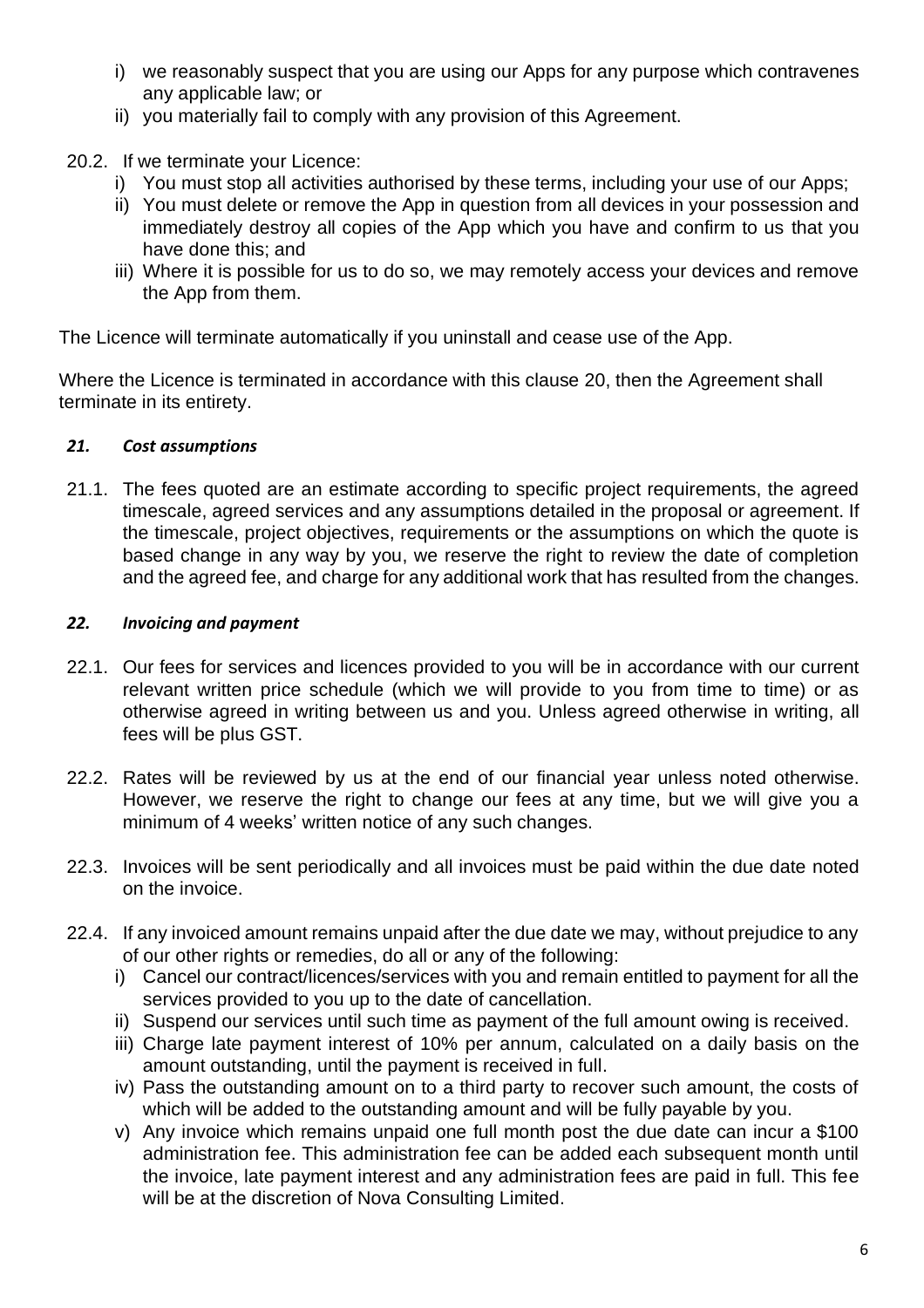22.5. Part payment of an invoice will not amount to a full and final settlement unless we have agreed to this in writing.

#### *23. Disputed invoices*

- 23.1. If you believe that an invoice contains an error, you must advise us of the possible error before the due date for payment of the invoice and we will investigate the matter. Pending the outcome of our investigation you must pay the full amount of the invoice by the due date. If we subsequently find that the error has been made, we will issue an amended invoice and refund any amount owing to you.
- 23.2. If you have not notified us of a possible error in an invoice before the due date for payment of the invoice, then you will be deemed to have accepted the invoice as being correct and the invoice will be payable in full.

## *24. Credit checks*

24.1. We may decide to use information that you give us in order to check your creditworthiness at any time. We may also pass on your information to third parties so that they can run credit checks on our behalf.

## *25. Travel and Accommodation*

- 25.1. You may require our staff to travel or temporarily relocate to oversee local operations, attend meetings, and/or carry out the performance of our duties. If relocation or travel is required, you shall provide our staff with reasonable accommodations as well as travel expenses. If travel expenses are not agreed within the contract or in writing between the parties and our staff are required to travel outside our local catchment area (more than 20km from our head office) an additional charge per every hour worked will be incurred (as noted in the rates schedule), including the time taken traveling to and from the destination.
- 25.2. If accommodation/flights or other reasonable expenses are not provided by you and are deemed required, we will maintain the right to book and on-charge these costs with an applicable administration charge (10%) unless otherwise agreed. We will always attempt to contact you to discuss any travel/accommodation expenses in advance of assignments where possible.

## *26. Ordering and cancellation of staff*

- 26.1. You will notify us of your intent to accept and subsequently place staff within 10 working days of receiving potential staff, which includes time for contacting and interviewing if applicable. Failure to do so may incur a penalty. This fee will be at the discretion of Nova Consulting.
- 26.2. If you can guarantee a fixed term placement then you will be entitled to a discount, as specified on the pricing schedule.
- 26.3. You will provide verbal or written notice to us of any request for staff no later than 2 weeks prior to commencement of the required duty.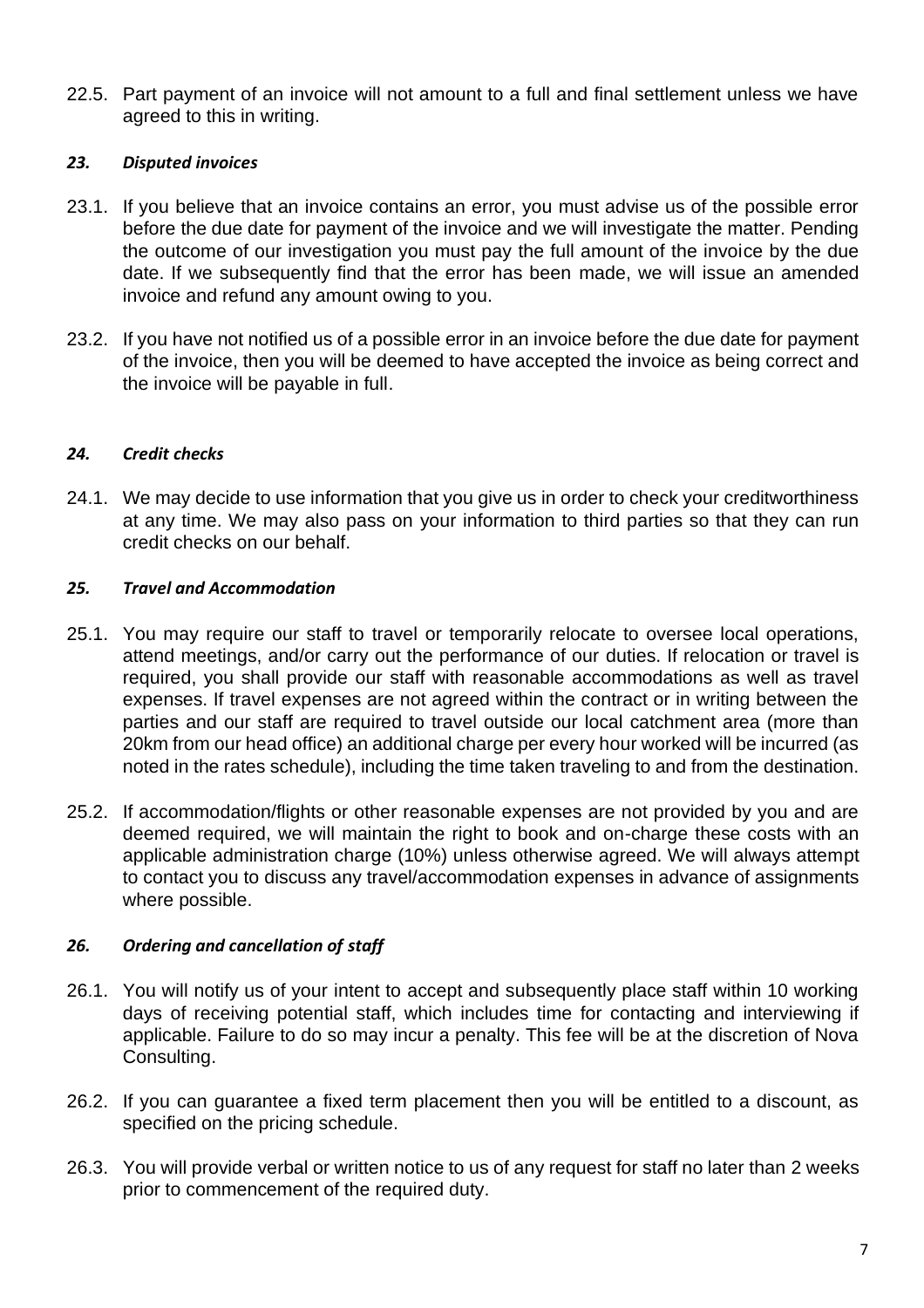- 26.4. If you have an urgent staff request and are unable to provide the required 2 weeks' notice, we will endeavour to provide the required staff, but we will not be obliged to do so.
- 26.5. If you wish to cancel any staff you have requested you must notify us verbally or in writing at the earliest possible opportunity but no later than 48 hours prior to the commencement of the duty which is cancelled.
- 26.6. If we have sent (or phoned through) confirmation of a staff member for you/your facility as requested and you choose to cancel the shift, a cancellation fee will apply; more than 48 hours' notice will result in a \$100 administration fee; if you provide less than 48 hours' notice then a 4-hour minimum charge at the applicable booked rate will apply. Exceptional circumstances may result in this fee being waived at the discretion of Nova Consulting.
- 26.7. In the event of cancellation of the contract by you, the following charges will apply:
	- i) If the project is cancelled at any time prior to completion of the project, you will be liable to us for any and all indirect expenses and costs incurred by us, our contractors, or employees and any loss of earnings or any other loss whatsoever. An administration fee of 20% will be added on top of any and all direct and indirect expenses.
	- ii) If you cancel a project that is conducted throughout a period of six months or more, you will still be required to pay the first 60% of the agreed fee for the project. You will also be liable to us for any and all direct and indirect expenses and costs incurred by us, our contractors and employees and any loss of earnings or any loss whatsoever. An administration fee of 20% will be added on top of any and all direct and indirect expenses.

#### *27. Employment of staff*

- 27.1. Under no circumstances will you ask any of our staff members to work for you either as employees or independent contractors. Breach of this requirement will require you to pay us a recruitment fee as determined by us. The recruitment fee will either be 30% of the staff member's forecast annual salary or a minimum of \$15,000.
- 27.2. If any of our staff members approach you for employment either as employees or independent contractors within 12 months of their last shift with us, you must notify us immediately. If you subsequently intend employing the person you must notify us, and a recruitment fee may apply as determined by us.
- 27.3. Any duty you have asked us to complete, whether or not we are able to do so, cannot be completed by any of our staff without our staff completing the duty as our employee and you paying us the appropriate fee for that duty.
- 27.4. Our staff will remain our employees for the purposes of payment of all remuneration and reimbursement.
- 27.5. To be valid, any variations to this Agreement must be in writing and signed by an Executive Director of Nova Consulting.

#### *28. Complaints regarding staff*

28.1. All complaints regarding our staff will be investigated within two working days of receiving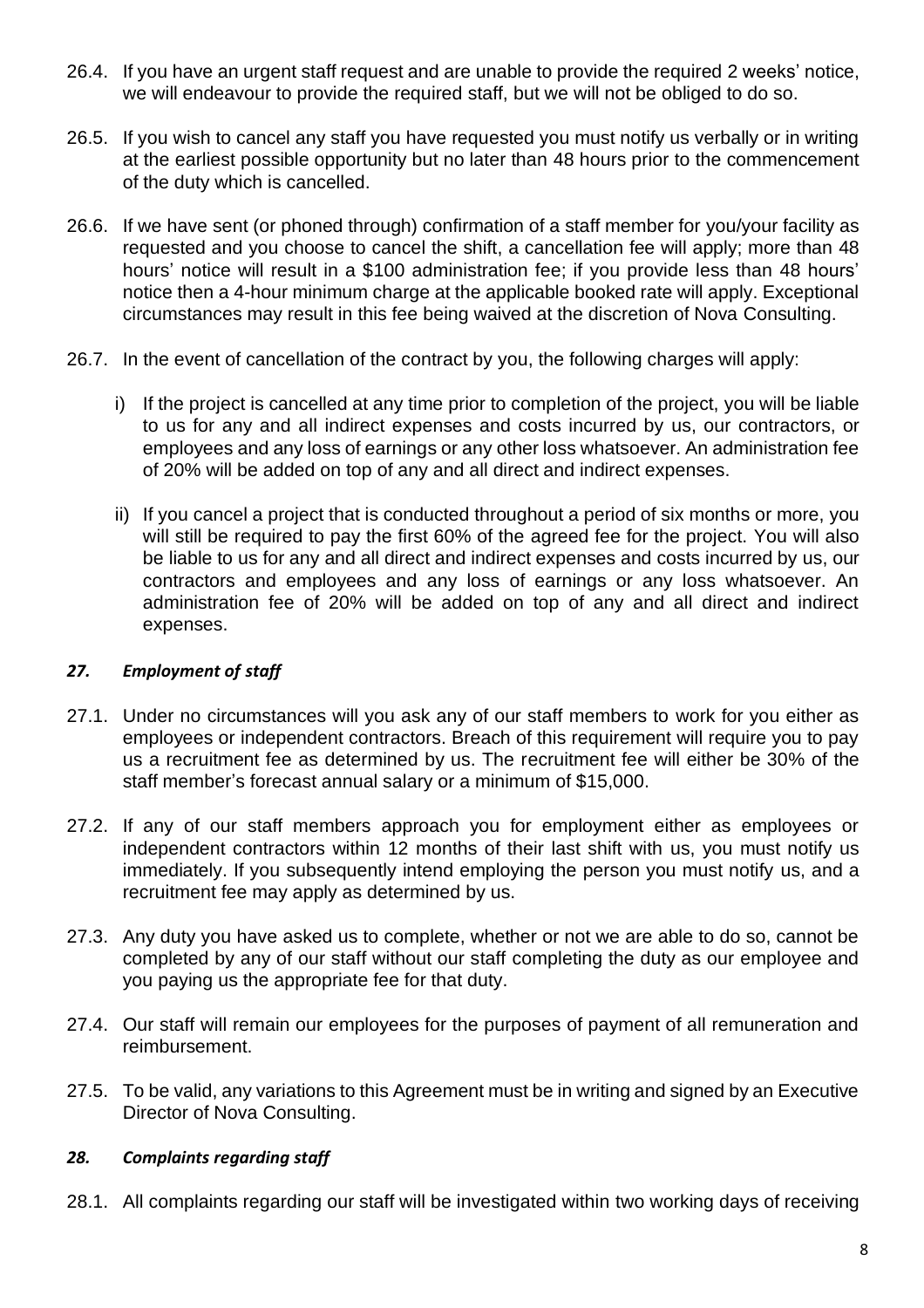written notification of the incident, and investigation results will be provided to you (if requested) within 4 working days of the notification.

## *29. Confidentiality, publicity and privacy*

- 29.1. Each party agrees not to reveal any information concerning the provisions of these Terms and Conditions or information provided under them to any third party, other than:
	- i) As permitted under clause 7.1.
	- ii) As required by law or by the rules of any stock exchange.
	- iii) To its employees, agents and contractors in order to give effect to the purpose for which the information was provided.
	- iv) Where the information is already in the public domain (but not where it is in the public domain as a result of a breach of this clause).
	- v) With the other party's written consent.
- 29.2. Each party agrees not to issue any press release or public announcement concerning these Terms and Conditions without the other party's prior written approval.
- 29.3. The parties agree not to make or distribute any public statement, concerning each other without the prior written consent of the other party.
- 29.4. We reserve the right to publicise the existence of our relationship with you and shall utilise testimonials given by you on our websites [\(https://novaConsulting.co.nz,](https://novahealth.co.nz/) [www.novait.co.nz\)](http://www.novait.co.nz/), both during and after the term of the contract. The form and content of all publicity material relating to you shall be agreed by us and you prior to publication and we agree not to publish or display any such material without your approval (such approval shall not be unreasonably withheld or delayed).
- 29.5. We reserve the right, subject to your approval (such approval shall not be unreasonably withheld or delayed) to use project information as examples of case studies and as public relations (PR) material.

## *30. Default*

30.1. If, as a result of your default in performing any provision of these Terms and Conditions, we instruct our solicitor to make demand or institute legal proceedings against you, you will be liable for all legal costs and disbursements incurred by us including the costs between solicitor and client.

## *31. Notices*

31.1. Any notice given pursuant to these Terms and Conditions must be in writing and be delivered, or sent by post, facsimile or email.

## *32. Amendments*

32.1. We may amend these Terms and Conditions at any time but if we do so, we will give you at least 14 days' written notice of the amendments either by email, post or fax mail.

## *33. Health and safety*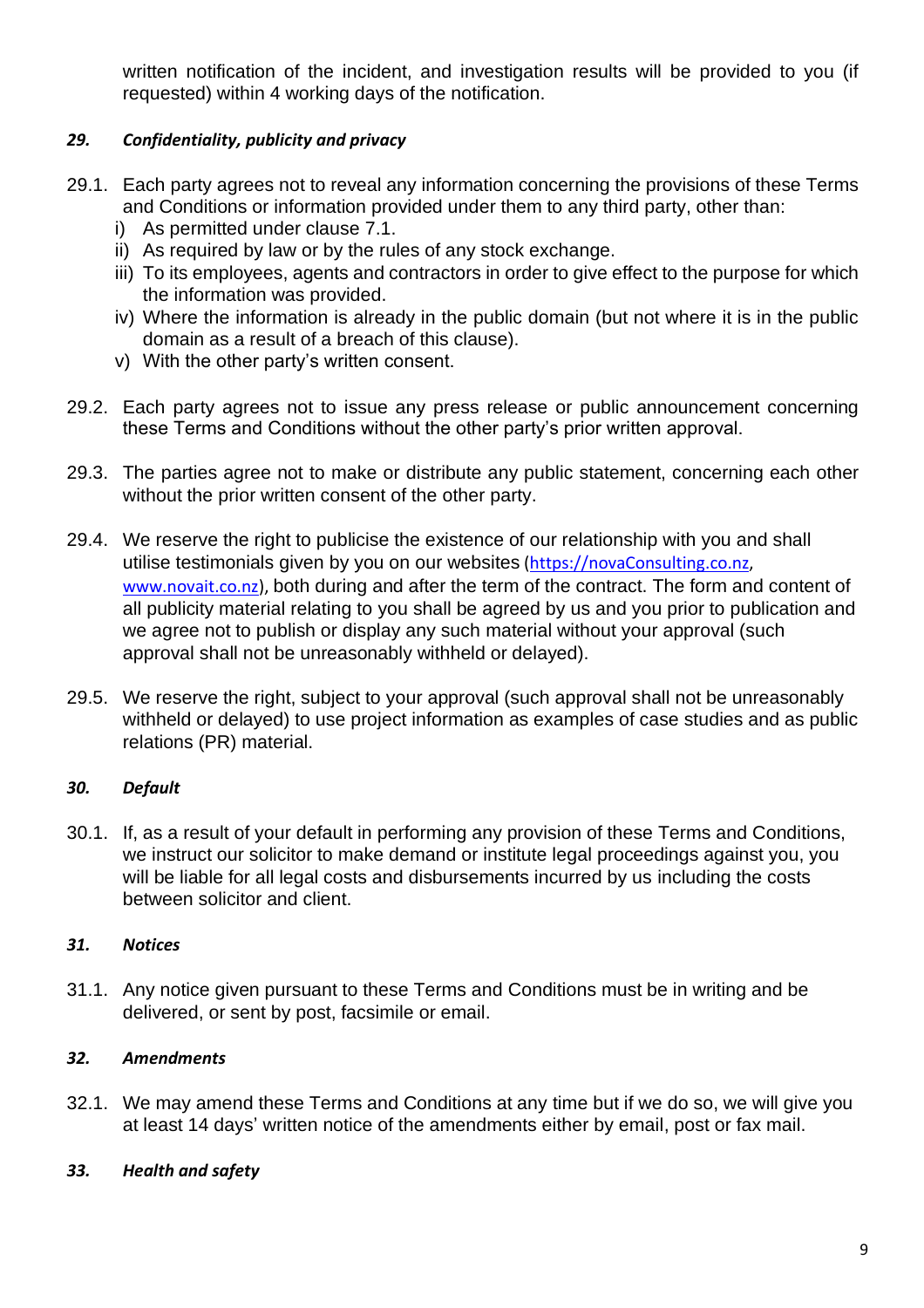33.1. The provisions relating to health and safety matters pursuant to the Health and Safety at Work Act 2015 ("the Act") or any legislative amendments relating to health and safety in the workplace are set out in the Health and Safety Agreement contained in Schedule One of this document.

## *34. Infection control*

34.1. Your responsibilities and our responsibilities relating to our policy and commitments on infection control are set out in the Infection Control Agreement contained in Schedule Two of this document.

## *35. Indemnity*

35.1. You shall indemnify us against all liabilities, costs (including full costs between Solicitor and Client), losses, claims or demands incurred by us arising out of or incidental to the Services or your non-compliance with this Agreement.

## *36. Limitation of Liability*

- 36.1. Notwithstanding anything else in this Agreement, we will not be liable to you for any losses of profit, bargain, or business opportunity, or exemplary damages or losses suffered by you arising out of or flowing from any breach of contract, any precontractual misrepresentation or other dispute arising out of this Agreement and whether actionable in contract, tort (including negligence), equity or otherwise.
- 36.2. Notwithstanding the above, in the event that Nova Consulting is found liable under this Agreement, liability shall not exceed the value of the Services to which the liability relates.

## *37. Intellectual Property*

- 37.1. All intellectual property which is owned by and/or licensed to a party at the date of this Agreement shall remain owned by and/or licensed to that party.
- 37.2. Any new intellectual property, including improvements and/or inventions created as a result, or in connection with the provision of the Services under this Agreement shall be owned by us.
- 37.3. You agree that you shall do all things necessary to give effect to our ownership of the new intellectual property.

#### *38. Consumer Guarantees Act 1993*

38.1. You acknowledge that you acquire our services for a business purpose and that the Consumer Guarantees Act 1993 is excluded and does not apply.

#### *39. Public Announcement*

39.1. The parties agree not to make or distribute any public statement, concerning each other without the prior written consent of the other party.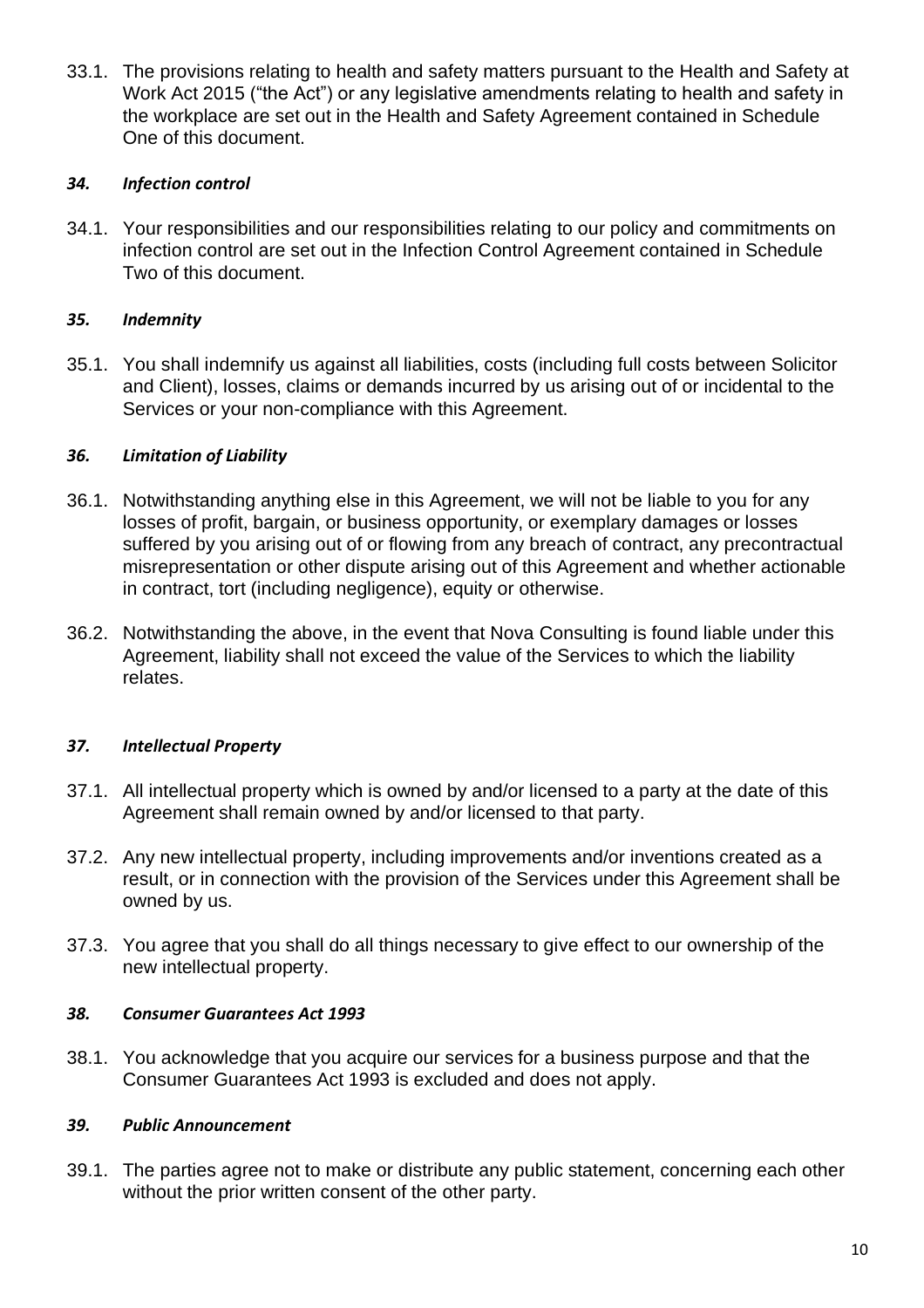## *40. Force Majeure*

40.1. We will not be held liable for delays or other failures to perform or losses caused to you or any third party resulting from events or circumstances beyond reasonable control of us including but not limited to failure as a result of any failure by you to provide any information, services or resources reasonably contemplated by this Agreement to be provided to us.

## *41. Termination*

- 41.1. We may terminate this Agreement for any reason by providing one month's notice in writing to you.
- 41.2. Notwithstanding the above, if you fail to pay any monies, commit any act of bankruptcy, or being a company does any act which would render yourself liable to be wound up, ceases or threatens to cease trading, or has a receiver appointed over your property, we may immediately (without prejudice to any other remedies available to it) suspend the Services or terminate this Agreement and the monies owing by you will fall immediately due and payable.

## *42. Dispute*

42.1. In the event of any dispute between the parties in relation to this Agreement, a party shall first notify the other in writing and they shall in good faith endeavour to resolve the dispute. If the dispute remains unresolved, the parties shall seek mediation before pursuing resolution through the Courts.

## *43. General*

- 43.1. **Governing law and settlement of disputes.** This Agreement (and any dispute or claim relating to it, or its formation, existence, construction, performance, validity or termination) will be governed by and construed in accordance with the laws of New Zealand. The courts of New Zealand shall have non-exclusive jurisdiction to settle any dispute or claim arising out of or in connection with this agreement or its subject matter or formation (including non-contractual disputes or claims).
- 43.2. **Assignment.** You shall not assign, transfer, sub-contract any rights or obligations under this Agreement without our prior written consent (such consent not to be unreasonably withheld) and any unauthorised assignment shall be null and void. We may at any time assign, transfer, charge, sub-contract or deal in any other manner with all or any of our rights or obligations under this Agreement.
- 43.3. **Severability.** If any provision or part of any provision in this Agreement is found to be illegal, invalid or unenforceable for any reason then the remaining provisions or part provisions remain unaffected and the parties shall meet promptly to discuss in good faith and agree on an alternative provision or part-provision that provides as closely as possible, the same commercial effect as the original.
- 43.4. **No waiver.** No failure or delay by any party to exercise any right, power or remedy will operate as a waiver of it, nor will any partial exercise preclude any further exercise of the same, or of some other right, power or remedy.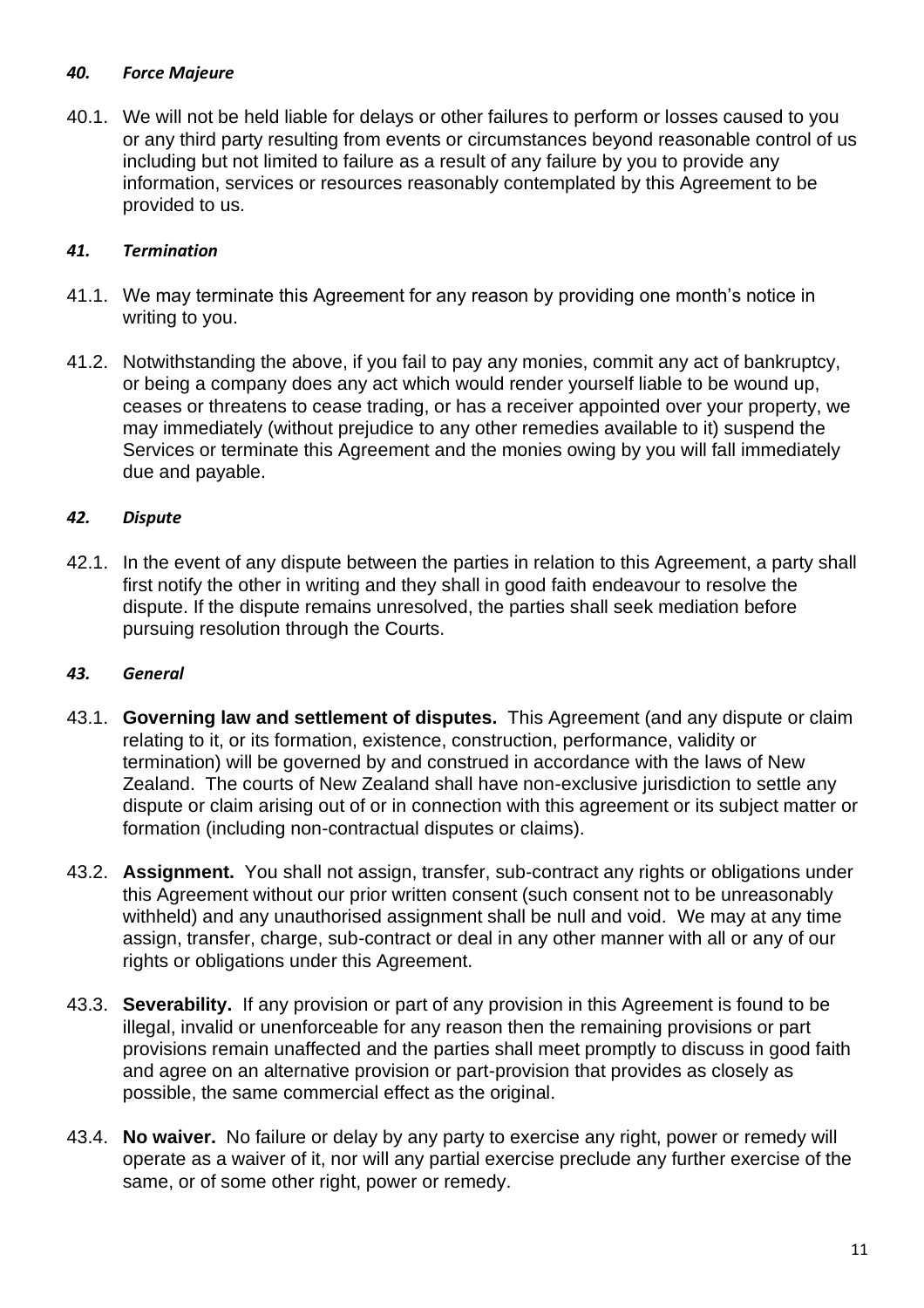43.5. **Entire agreement.** This Agreement contains all the terms which the parties have agreed in relation to the subject matter of this Agreement and supersedes any prior oral agreements, representations or understandings between the parties in relation to such subject matter.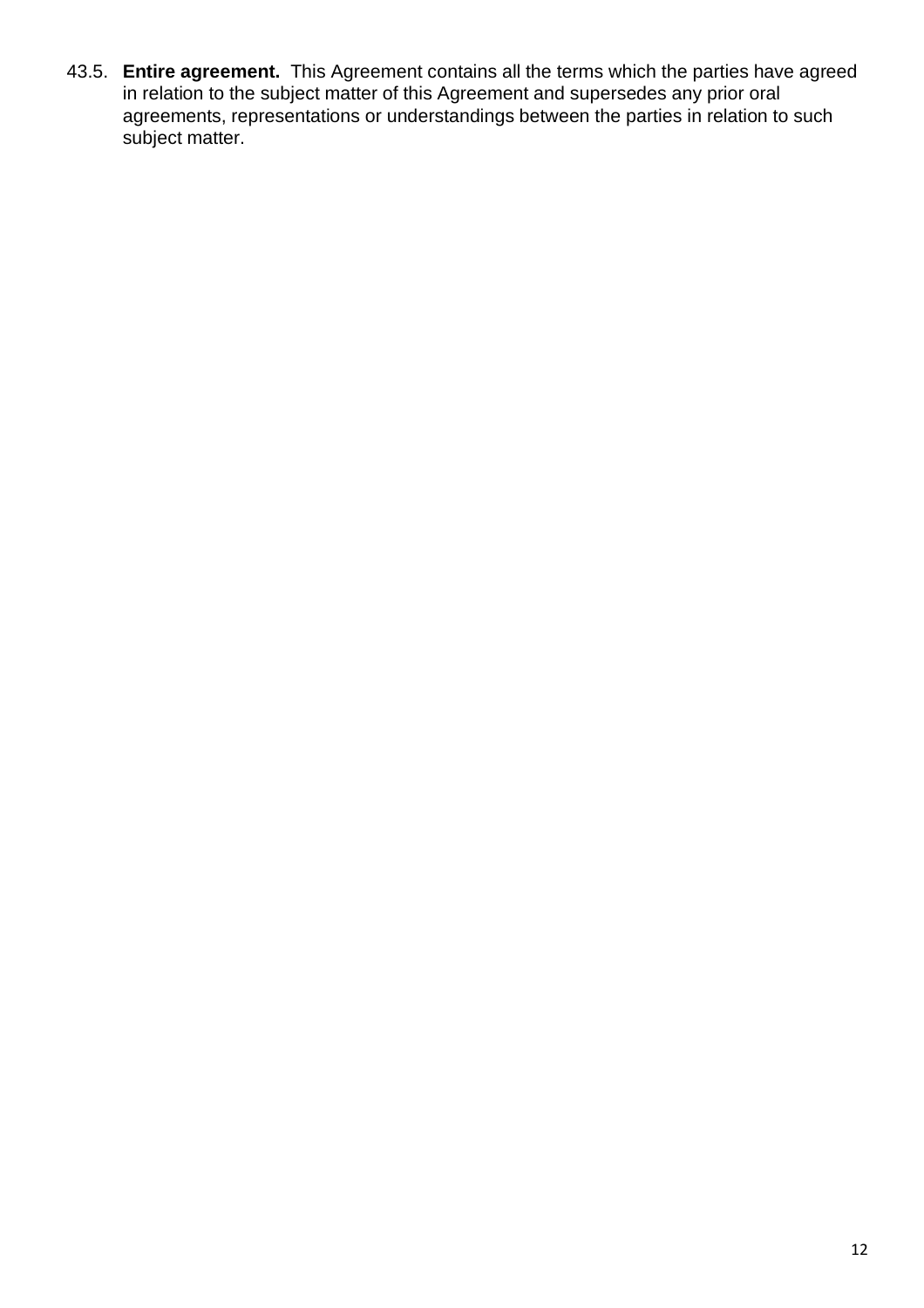## **Schedule 1 Health and Safety Agreement**

#### *Your duties*

- 1. You will ensure that your facility including buildings, fittings and equipment are safely maintained and represent no hazard to our staff.
- 2. You will provide incident forms to our staff to enable a record to be kept of incidents, hazards and near misses which affect our staff. You will notify us of any incident involving our staff.
- 3. You will provide a first aid service conducted by qualified staff, to our staff, in the event of an accident.
- 4. You will provide to our staff a list of safety information related to the site on commencement of the duty. This information will include policies and procedures and identification of new and existing hazards to staff.
- 5. You will take all practical steps to ensure that our staff are not harmed while doing work they were engaged to do.
- 6. You will provide suitable clothing and equipment to protect our staff from any harm that they may be caused, or which may arise out of any hazard.
- 7. At our request you must promptly supply us with any information and documentation regarding accidents or incidents involving any of our staff to enable us to minimise future occurrences.
- 8. You will provide us with relevant documentation to our staff to aid them to maintain a safe environment while working at your site.

#### *Our duties*

- 1. We will provide you with appropriate and suitable staff who are aware of relevant health and safety and professional issues.
- 2. We will operate our own health and safety system in accordance with the Act and our own procedures.
- 3. We will ensure that our staff are given adequate training in health and safety so that they are in a position to request the use of safety equipment where appropriate and are able to identify hazards in the workplace.
- 4. We agree to complete our part of incident forms recording accidents, hazards and near misses which occur at your facility. We will work in conjunction with you to fully investigate accidents.
- 5. We agree, with the best of our ability, to ensure our staff will read the safety information provided by you prior to the commencement of their duty.
- 6. We will maintain a detailed health and safety policy that will be available to our staff. Although we encourage our staff to follow your health and safety policy while on site this policy will act as a reference where queries on matters not covered under your policy may be found by our staff if required.